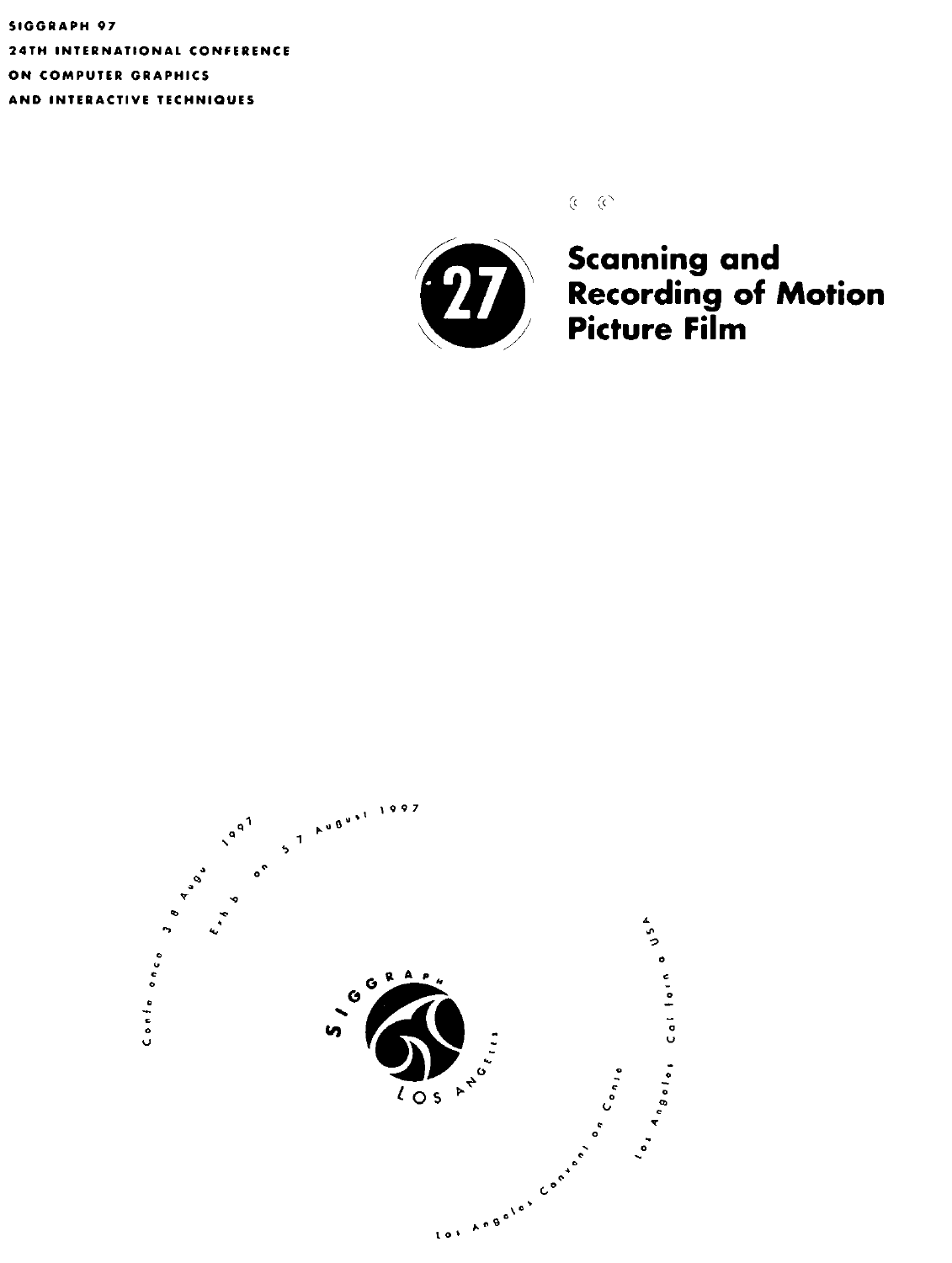SIGGRAPH 97 **24TH INTERNATIONAL CONFERENCE** ON COMPUTER GRAPHICS AND INTERACTIVE TECHNIQUES



#### **COURSE** TES N  $\bullet$

# **Scanning and Recording of Motion Picture Film**

ORGANIZERS George Joblove **Warner Digital Studios** 

Charles Poynton Poynton Vector Corporation

#### **LECTURERS**

George Joblove **Warner Digital Studios** 

**Charles Poynton** Poynton Vector Corporation

John Brewer **Glenn Kennel** Eastman Kodak Co

**John Carlson** Monaco Video

**Bill Feightner** Efilm and Composite Image Systems

Thor Olson Management Graphics Inc



AUBUST 1997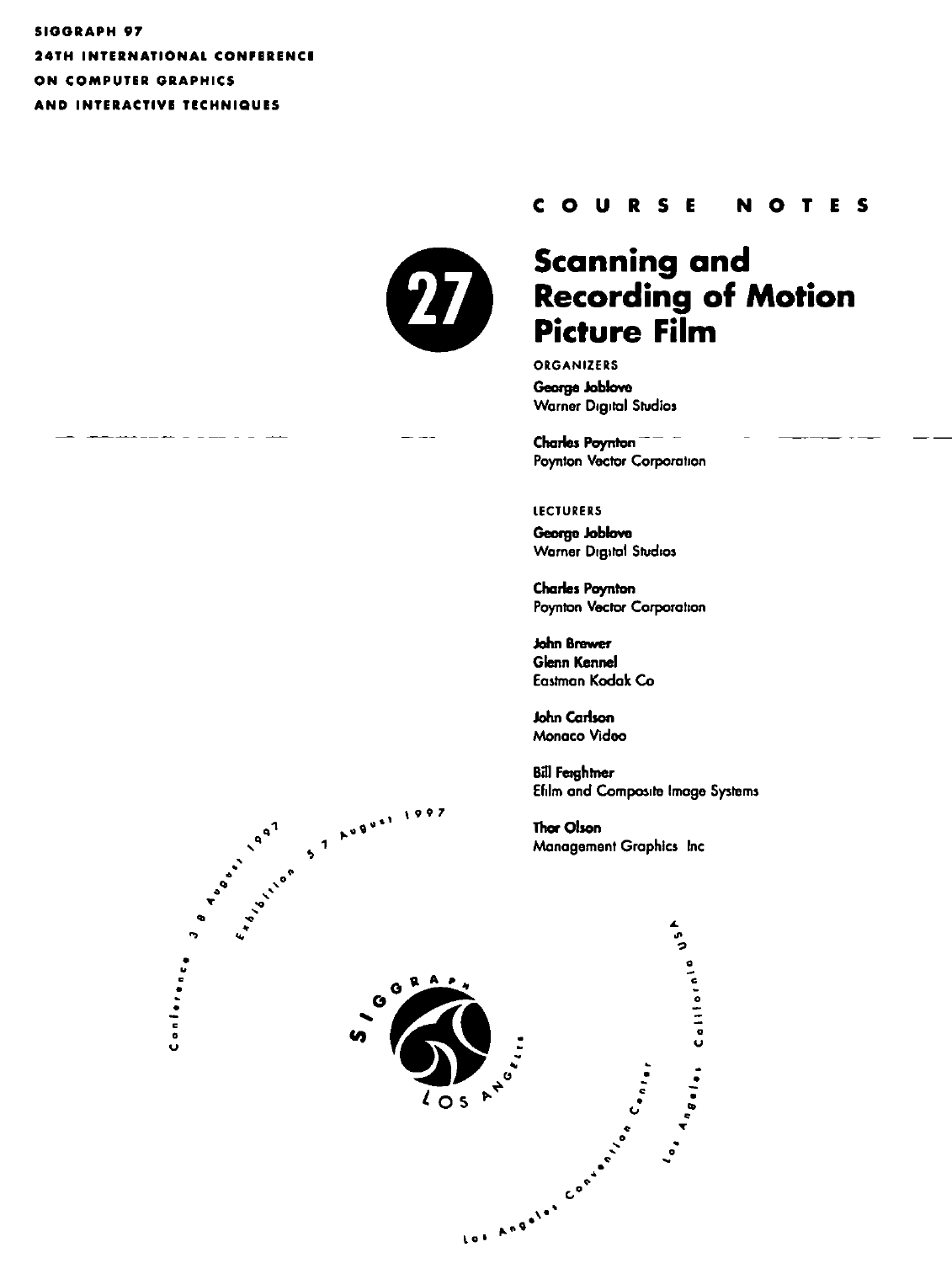## SCANNING AND RECORDING OF MOTION PICTURE FILM

## Tuesday, August 5, 1997

Film scanning and recording technology enables computer graphics to reach mainstream cinema. This course presents the technology and the craft of scanning motion picture film into the digital film or digital video domain for processing and the recording digital images back out to motion picture film

You will learn about the film medium, and the devices used to scan and record film You will learn the theory and practice of tone and color reproduction in film You will gain an understanding of how to charactenze color reproduction in film and how to achieve day to day consistency

| 8 30a-9 30a    | 1 | Digital tone reproduction (Joblove)                         |
|----------------|---|-------------------------------------------------------------|
| 9 30a - 10 00a | 2 | Perception & visual acuity (Poynton)                        |
| 10 00a–10 15a  |   | — break —                                                   |
| 10 15a–10 30a  |   | Perception acuity and resolution (continued)                |
| 11 00a-12 00n  | 3 | CRT film recording (Olson)                                  |
| 12 00n         |   | — lunch —                                                   |
| 1 30p-2 15p    | 4 | Digital film scanning and laser film recording<br>(Kennel)  |
| 2 15p-3 00p    | 5 | Color calibration in digital film systems<br>(Brewer)       |
| $300p - 315p$  |   | — break —                                                   |
| 3 15p-4 15p    | 6 | Motion picture and video post production<br>color (Carlson) |
| 4 15p-5 00p    |   | A practitioner's point of view (Feightner)                  |
|                |   |                                                             |

George Joblove Warner Drgrtal Studros

tel +1 818 977 8123 fax +1 818 977 0500 george\_Joblove@warnerbros com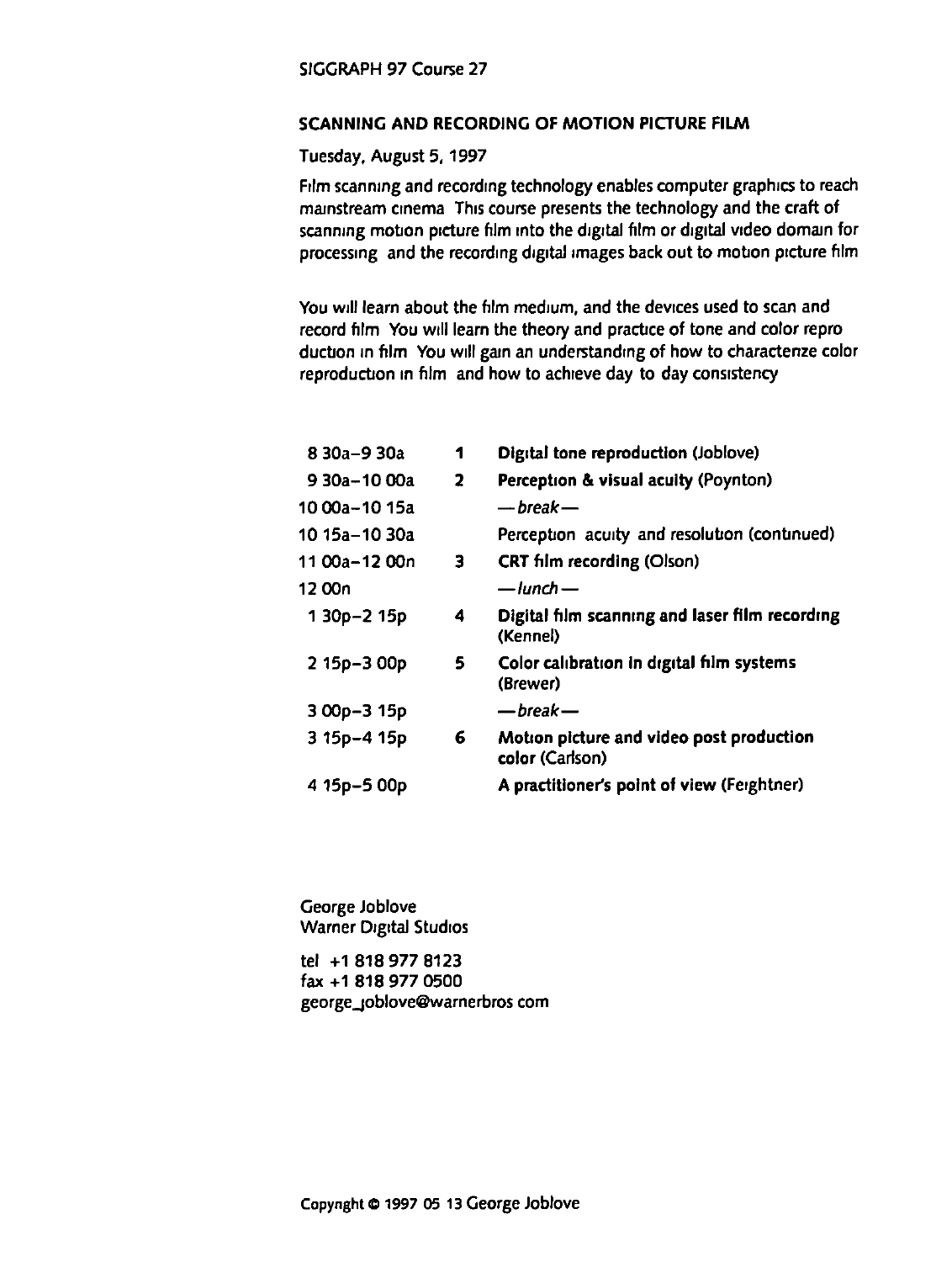#### PRESENTERS

George Joblove is the Director of Technology of Warner Digital Studios the visual effects unit of Warner Bros in Burbank California With a staff of 200 Warner Digital is one of the major producers of effects for feature motion pictures George s previous affiliations include nine years with Industnal Light & Magic where he was a founder and manager of its Computer Graphics Department which pioneered digital manipulation of hve action motion picture film at theatncal resolution for visual effects He received a Scientific and Engineenng Academy Award for his contributions to this work. He has been directly involved in digital imaging on motion. picture film in the entertainment industry since 1981

Charles Poynton works to integrate video technology - particularly high definition television and accurate color reproduction - into computer work stations While at Sun Microsystems from 1988 to 1995 he initiated Sun s HDTV research project and introduced color management technology to Sun His book A Technical Introduction to Digital Video was recently pubhshed by John W1ley & Sons

Thor Olson is a researcher at Management Graphics Inc manufacturer of the Sohtaire line of digital film recorders. He has been involved in the design and evolution of film recording technology for a decade and holds the title Color Scientist He holds several patents in this field and has developed algonthms for the precise alignment and calibration of these high resolution systems He is currently researching digital tonal scales colonmetry and exposure response especially in color negative film types

Glenn Kennel works in the Professional Motion Imaging division of Eastman Kodak Co Despite his current title Product Manager Glenn is a pnncipal architect of Kodak s Cinéon film scanner and recorder products

John Brewer is a Research Scientist with the Imaging Research & Develop ment department of Eastman Kodak He IS responsible for the color processing science and algonthms in Kodak s Cinéon scanner and recorder products

John A Carlson is Vice President and Chief Colonst at Monaco Video He has eight years of expenence as a film timer and twelve years as a film to tape colonst He was the color timer for Pixar s Toy Story He is a Fellow of the SMPTE and teaches post production for the San Francisco State & Academy of Art

William C Feightner is director of research and development and tech nical director for Efilm and Composite Image Systems In both companies day to day business he is constantly involved in maintaining unity input/output through numerous color metrics used by vanous clients William has been involved in electronic imaging for most of his career He has been a special effects consultant on numerous film and television projects with color screen being one of his speaalties William has given vanous effects seminars both domestically and internationally William has received an Emmy award and a Monitor award for his work